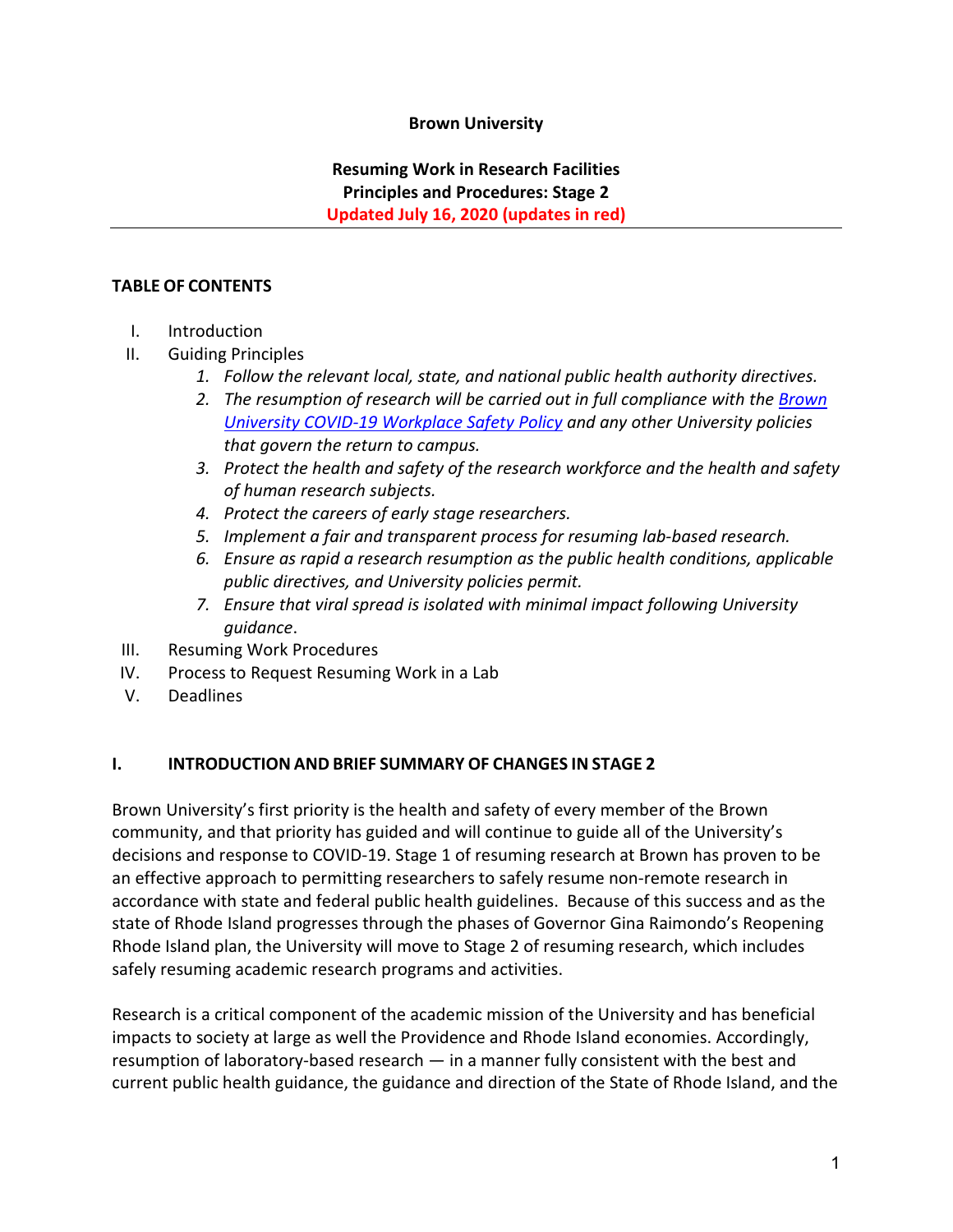University'[s COVID-19 Workplace Safety Policy](http://brown.edu/go/workplace-safety-policy) — continues to be a high priority, for Brown and our local, regional and national community.

Should public health guidelines change or otherwise require the University to implement precautions and protocols that impact Stage 2 parameters, or if the University determines that continuing with Stage 2 is not in line with its policies, the University will adjust the Stage 2 parameters accordingly or, if necessary, return to Stage 1. Any decisions to adjust Stage 2 parameters or return to Stage 1 will be communicated to the research community, along with revised procedures for research resumption.

Stage 2 guidelines will provide more detail on the following updates:

- (1) Population density
- (2) Social distancing
- (3) Human subjects research
- (4) Field research
- (5) Undergraduates in labs
- (6) Computational labs and research meetings
- (7) Training of students in labs

# **Research Continuity Committee Members**

Jeffrey Bailey - Pathology and Laboratory Medicine; Covid Research Task Force Laurent Brossay - Molecular Microbiology and Immunology Amy Carroll - Office of Research Development, OVPR Rafael D. González-Cruz - Molecular Pharmacology and Physiology Edward Hawrot - Division of Biology and Medicine Greg Hirth - Earth, Environmental, and Planetary Sciences Lawrence Larson - School of Engineering Kiara Lee - PhD Candidate, Center for Biomedical Engineering

Bess Marcus - School of Public Health Katherine Manz – School of Engineering Stephen Morin - Environmental Health and Safety Nicole Picard - Office of General Counsel Jill Pipher - Office of the Vice President for Research Jennifer Tidey - School of Public Health Rebecca Thorsness - School of Public Health Alastair Tulloch - Division of Biology and Medicine - Neuroscience Leah VanWey - School of Professional Studies, Institute at Brown for Environment and Society, Sociology Lai-Sheng Wang - Chemistry Gang Xiao - Physics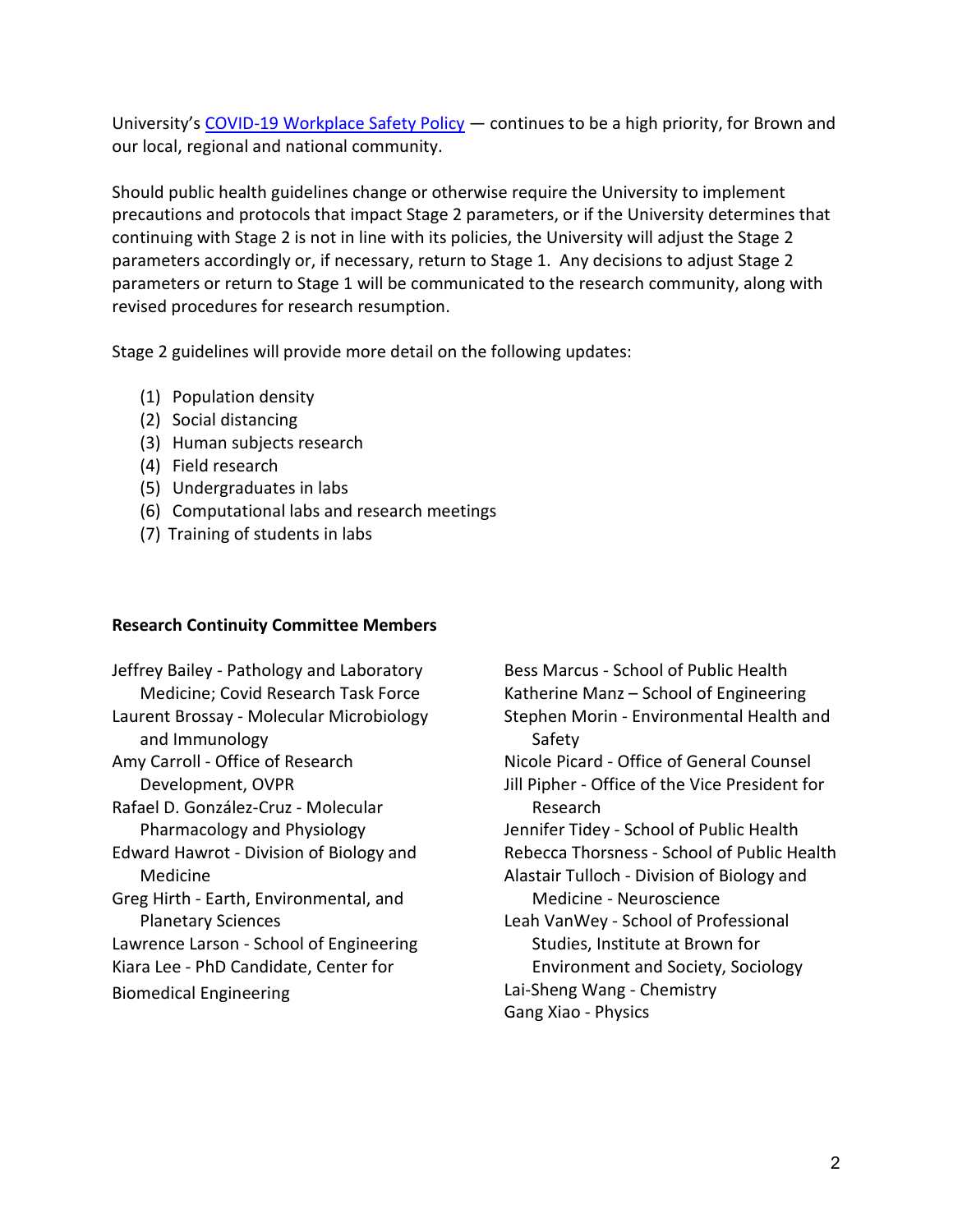# **II. GUIDING PRINCIPLE[S1](#page-2-0)**

**Overarching Goal:** To protect the health and safety of the Brown community, while increasing research activity in a staged approach.

Our framework is informed by the following principles.

**Principle #1**: *Follow the relevant local, state, and national public health authority directives.*

- *Background*: On April 27, 2020, the state of Rhode Island released ["Reopening RI:](https://www.reopeningri.com/)  [Charting the Course"](https://www.reopeningri.com/), which outlines a phased approach to reopening businesses and community interactions in Rhode Island.
- **Background:** There also is a [White House Plan for Opening up America Again.](https://www.whitehouse.gov/wp-content/uploads/2020/04/Guidelines-for-Opening-Up-America-Again.pdf)
- *Considerations*: Brown recognizes that reasonable accommodations will need to be made for employees with underlying health conditions as necessary and appropriate.

**Principle #2**: *The resumption of research will be carried out in full compliance with the [Brown](http://brown.edu/go/workplace-safety-policy)  [University COVID-19 Workplace Safety Policy](http://brown.edu/go/workplace-safety-policy) and any other University policies that govern the return to campus.*

**Principle #3:** *Protect the health and safety of the research workforce and the health and safety of human research subjects.*

- *Safety Considerations*: Safety within laboratories and libraries must be rigorously maintained, with adequate access to personal protective equipment (PPE) and safetyrelated supplies. Brown Strategic Purchasing, Contracts and Insurance (SPCI) with input from Environmental Health and Safety (EHS) will make available and provide reusable face coverings for researchers. Community members should report behaviors inconsistent or in violation with the Policy to a supervisor, UHS, or other University official. For emergency situations call the Brown Department of Public Safety at (401) 863-4111. Additionally, [Brown's Anonymous Reporting Hotline](https://compliance.brown.edu/reporting-concerns) allows anonymous and confidential reporting *online* for matters of concern, or by phone (877-318-9184). However, please note this reporting service does not generate an immediate response. Brown Facilities Management will create and post signage about safety procedures in re-opened buildings.
- *Required Approval:* Principal Investigators will prepare and submit plans for resumption of research. In Stage 2, lab plans that have already been approved and have minor revisions (addition of personnel, for example) will be streamlined.

<span id="page-2-0"></span><sup>&</sup>lt;sup>1</sup> Adapted for the Brown University community, based on Principles and Framework Guiding a Phased Approach to Restarting University Research Activity developed by University of California, Berkeley in partnership with VCRs/VPRs from the University of California system and the Association of Public and Land-grant Universities, and borrowing liberally from planning documents at many other institutions.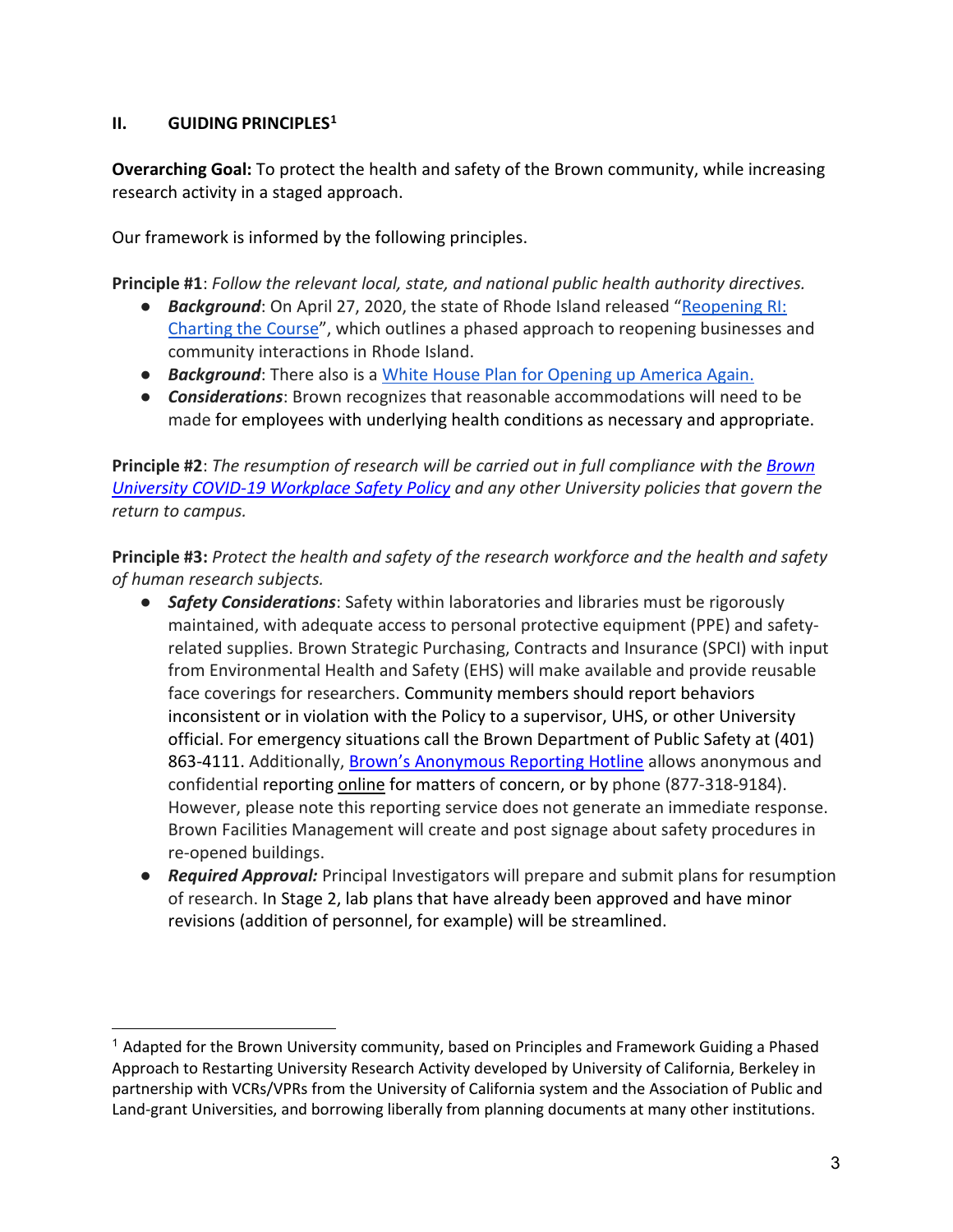All new submitted plans must be approved by the Provost and Executive Vice President for Finance and Administration. The process for submission of plans is described below in Resuming Work Procedures.

● *Flexibility*: During the staged resumption of work in research labs, all reasonable accommodations and flexible work arrangements should be made consistent with University policies, including the Alternative Work Assignment Policy (AWA Policy) and the Americans with Disabilities Act Policy (ADA Policy). To the extent possible, PIs should work with researchers on suggesting alternative work assignments per the AWA Policy given current home situations (lack of childcare or eldercare, a high-risk household member). Researchers with underlying medical conditions should contact UHR to request an accommodation under the ADA Policy.

Individuals with concerns about their workplace and/or behaviors inconsistent with or in violation of the [COVID-19 Workplace Safety Policy](http://brown.edu/go/workplace-safety-policy) and/or this guidance should report those concerns to a supervisor, UHR, or other University official. Graduate students should first contact their department Director of Graduate Studies and also Associate Dean of Student Support Services Maria Suarez in the Graduate School, if appropriate. Staff can consult with their department or center Human Resources Partner. Postdoctoral Research Associates and Fellows should contact:

- Biomed, [Audra Van Wart](mailto:audra_van_wart@brown.edu) in the Office of Graduate and Postdoctoral Studies;
- School of Public Health, [Nancy Barnett](mailto:nancy_barnett@brown.edu) in Faculty Affairs; and
- All others, [Joel Revill](mailto:joel_revill@brown.edu) in the Dean of the Faculty office.
- *Travel*: Travel restrictions remain in effect and all researchers must follow University travel guidance.
- *Human Subject Research***:** Best practices and guidelines information are available at the [Human Research Protection Program \(HRPP\) website.](https://www.brown.edu/research/conducting-research-brown/research-compliance-irb-iacuc-coi-export-control/hrpp-irb-home-page)

**Principle #4**: *Protect the careers of early stage researchers.*

- *Definition*: Early stage researcher includes assistant professors, postdoctoral researchers, and graduate students.
- *Considerations:* Early stage researchers are at a critical stage in their careers, and Brown recognizes the consequences of reduced access to research spaces on this population. To the extent that it is possible under the public health authority directives, priority to work in research spaces should be given to researchers who cannot work remotely and who are under time constraints to complete degrees, term appointments (e.g., postdoctoral researchers), or for tenure and other career reviews.
- **Post-Docs and Students:** An important part of the mission of the University is providing post-docs, graduate students and undergraduates with the opportunity to do research. Nevertheless, in spaces where reduced population density constraints make choices necessary, priority is given to post-docs and graduate students who need access to labs or field sites to complete their degrees. Faculty who wish to involve undergraduates in research in labs must demonstrate these plans are consistent with these priorities.

**Principle #5**: *Implement a fair and transparent process for resuming lab-based research.*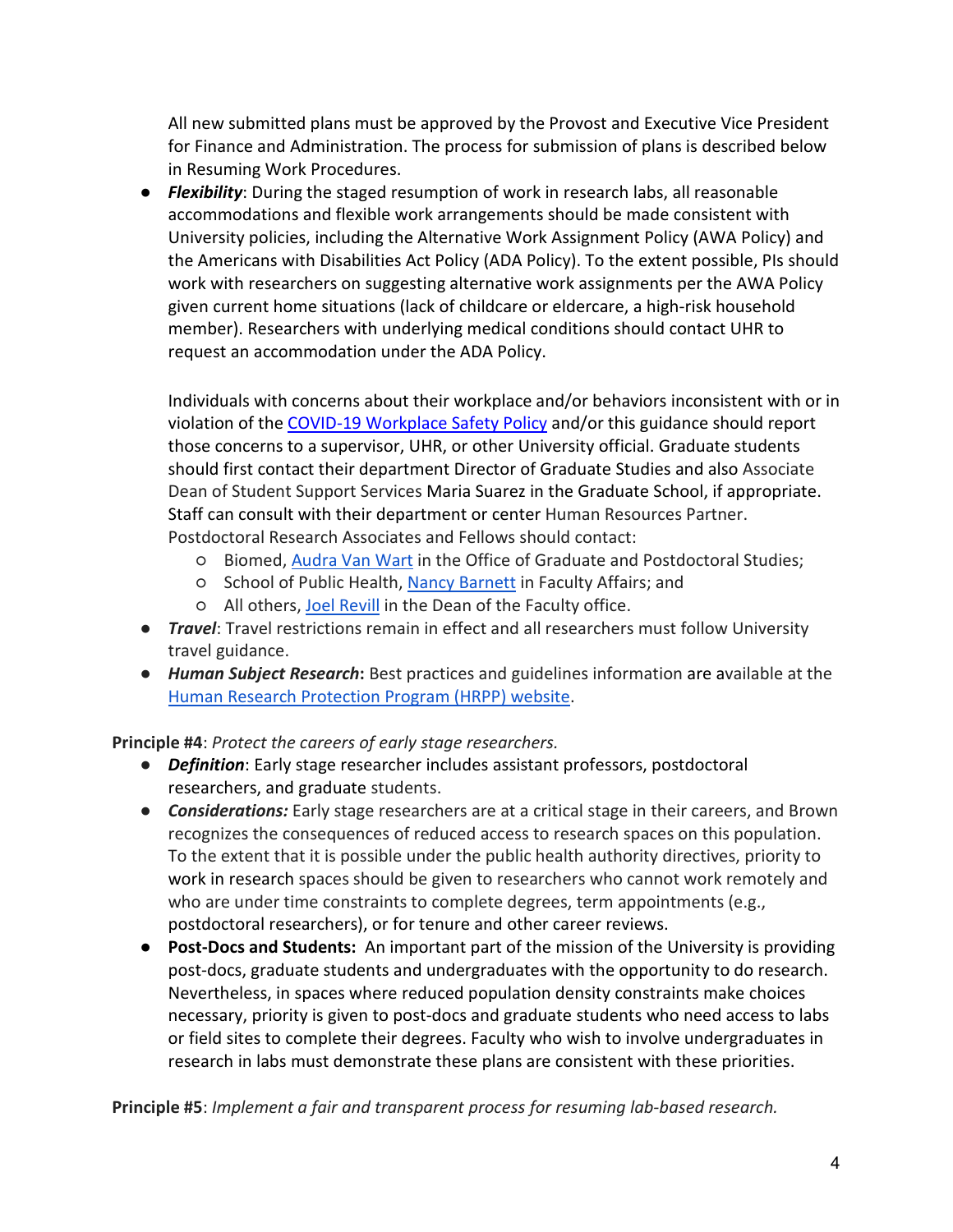- *Building Access Priority:* Priority building access will be given to researchers who cannot perform their research remotely.
- *Workspace Density*: The number of people in a workspace must be limited. EHS and Facilities Management will help support two work shifts on each of seven (7) days available (wherever possible) to facilitate separate shifts and staggered work days. While physical distancing and reduced occupancy are critical during the resumption of lab-based research, the safety of lab personnel must be ensured and precautions adhered to when working alone. All lab personnel will additionally be required to be familiar and comply with the [COVID-19 Workplace Safety Policy,](http://brown.edu/go/workplace-safety-policy) including, but not limited to, all requirements regarding social distancing, face masks and coverings, and individual responsibility when sick or feeling sick. All researchers approved to return to campus will receive information about and be required to comply with and acknowledge Brown's policies regarding COVID-19.
- *Resuming Work Procedure Overview*: Please see Resuming Work Procedures for detailed instructions. In brief, individual faculty must update or create a reopening plan for their labs. These plans will be reviewed by department chairs or research center directors and the appropriate Research Continuity Building Subcommittee. New plans will be recommended for approval to the Provost and Executive Vice President for Finance and Administration.

# **Principle #6:** *Ensure as rapid a resumption as the public health conditions, applicable public directives, and University policies permit.*

● *Safety Considerations:* Reduced density of research personnel in university research spaces is required, with new guidelines. Brown adheres to and requires researchers to follow state guidelines, which advises individuals to engage in social distancing and wear face coverings. This principle applies in Stage 2. Details about these requirements and special considerations are below in the Resuming Work Procedures section.

# **Principle #7**: *Ensure that viral spread is isolated with minimal impact*.

- *Background:* A key goal is the minimization of the spread at work as well as the impact. A positive test for infection in a single individual may result in quarantine of their contacts and localized shutdown of laboratories and shared resources.
- *Safety Considerations:* All faculty and staff must take personal responsibility for reducing and minimizing their network of contacts and engage in behaviors that reduce and break the spread of COVID-19. Such behaviors include no hand shaking, required face coverings, disinfecting areas and equipment before and after use, social distancing with new guidelines, few passengers at a time on an elevator, and no social gatherings or celebratory events. Further details regarding these measures and the responsibilities of all community members can be found in the [COVID-19 Workplace Safety Policy.](http://brown.edu/go/workplace-safety-policy)

# **III. RESUMING WORK PROCEDURES FOR STAGE 2**

These procedures apply to Stage 2.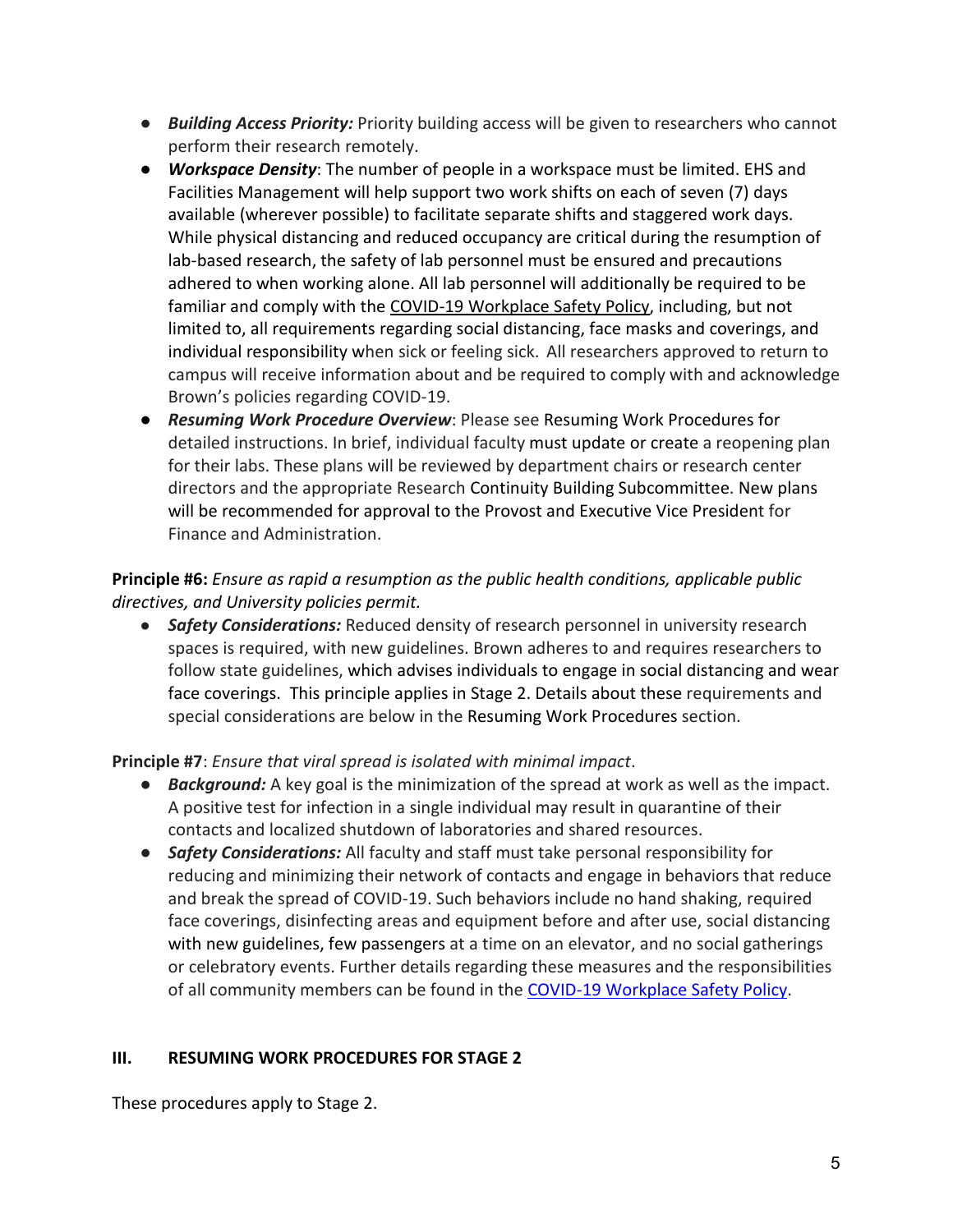The goal of Stage 2 is to resume all laboratory-based research that can be conducted pursuant to government, public health, and University guidelines and is consistent with building density constraints and other COVID-19 necessitated precautions and restrictions.

#### **Non-Brown-Controlled Spaces**

In general, all research occurring in non-Brown-controlled spaces or areas must satisfy and be performed in accordance with the state, local, and other applicable requirements and guidelines in place for the space or area where the research occurs. This includes the public health guidelines of local government(s) and policies of collaborating institutions. This research is subject to all applicable United States, University and local travel restrictions.

#### **All Human Subjects Research**

Some IRB-approved in-person human subjects research may be approved in Stage 2. Best practices, guidelines and information are available at the [Human Research Protection Program](https://www.brown.edu/research/conducting-research-brown/research-compliance-irb-iacuc-coi-export-control/hrpp-irb-home-page)  [\(HRPP\) website.](https://www.brown.edu/research/conducting-research-brown/research-compliance-irb-iacuc-coi-export-control/hrpp-irb-home-page)

### **Field Research**

Guidelines for Field Research in Stage 2 take into account the Stage 2 social distancing constraints as well as Brown University and State of RI guidance on travel. More information is provided at the [Resuming Research website.](https://www.brown.edu/research/conducting-research-brown/resuming-research)

#### **Social Distancing/Lab Density Guidelines for Research**

As noted above, the University has issued the [COVID-19 Workplace Safety Policy,](http://brown.edu/go/workplace-safety-policy) and all approved research programs and activities must fully comply with that policy. Researchnecessitated in-person meetings may be approved on a limited basis as a part of research and lab safety plans. These exceptions do not need to be approved on a case-by-case basis, but must be justified in lab safety plans.

- Regarding scheduled/work-shift access, allow 2 shifts per day, 7 days a week with a buffer or staggered timing to minimize interaction in common areas, building and lab entrances. Consider creating A/B research teams in the event of quarantine restrictions on the contacts of an infected individual.
- Use google calendar for scheduling use of individual lab entrance, core facilities and research support space as needed.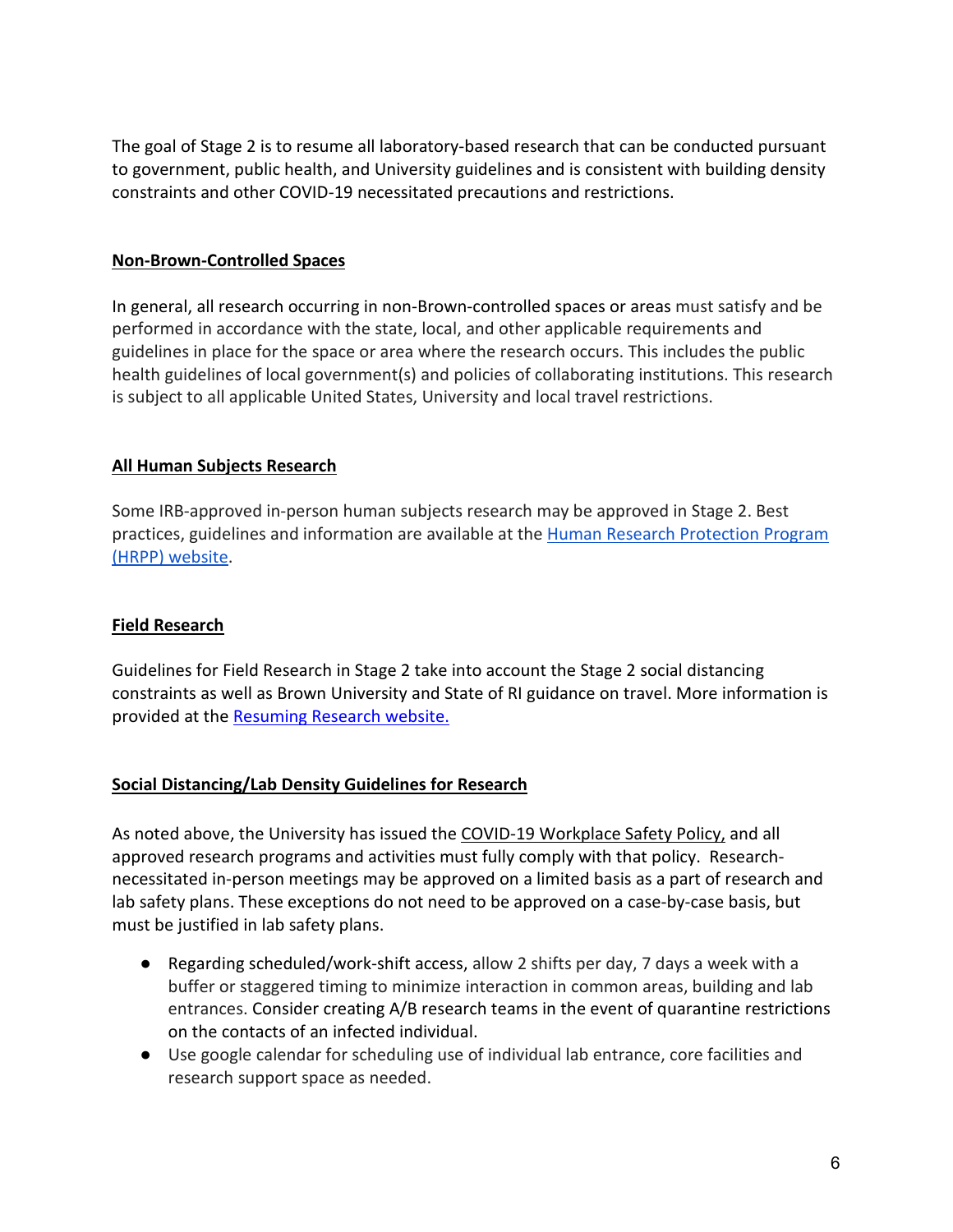- $\bullet$  Density guidelines are 1 researcher per 150 ft<sup>2</sup>. Exceptions can be made depending on size and configuration of research space and the nature of activity therein.
- Lab personnel should maintain 6 feet of separation. Unavoidable proximity of less than 6 feet for required research activities (equipment moving, human subject research at MRIs, for example) should be limited to less than 15 minutes and all personnel must wear face coverings. Brown does not require or encourage researchers to work closer than 6 feet for periods of longer than 15 minutes.
- If researchers encounter situations that involve two or more individuals working closer than 6 feet for longer than 15 minutes, the researchers may voluntarily choose to work in these situations. The researchers should discuss any concerns with their supervisors and contact EHS at [safety@brown.edu](mailto:safety@brown.edu) to conduct a risk assessment. If the assessment recommends or allows use of additional personal protective equipment (PPE), such as N95 masks or face shields, researchers understand that such use is voluntary, does not supplant public health guidelines, and will not completely eliminate risks related to COVID-19. Any activities researchers undertake while voluntarily using additional PPE are at their own risk. PIs should discuss these plans with their research team prior to submission to ensure those working in close proximity are comfortable with the plans.

# **Computational Labs and Group Research Meetings**

Research meetings that can be held remotely should continue to be held remotely. Notwithstanding that principle, the University recognizes that the effectiveness and capacity of remote research may be insufficient to meet sponsored research milestones and deadlines. Some group meetings, with all researchers spaced at least 6 feet apart and wearing face coverings, will be permitted in Stage 2. Lab plans that assert that group meetings are essential to carry out timely research must minimize the number of such meetings, limit the size of the group to 15 people, include plans for spaces large enough to accommodate such meetings while adhering to social distancing guidelines, and provide an option for the researchers in the group to participate remotely upon request. Any researcher in the group must be given the opportunity to participate remotely with no explanation.

Computational labs may be approved to reopen under these conditions: (i) the lab plans are consistent with Stage 2 population density and social distancing constraints, and (ii) the plans are consistent with building population densities.

# **Training of Researchers in Labs**

The training of researchers in labs has traditionally required proximity of less than 6 feet, for various intervals of time. Researchers should seek alternate methods of training that avoid close proximity, even for less than 15 minutes. Alternate methods of training might involve video demonstrations or might take place on two sides of a plexiglass divider if available. At all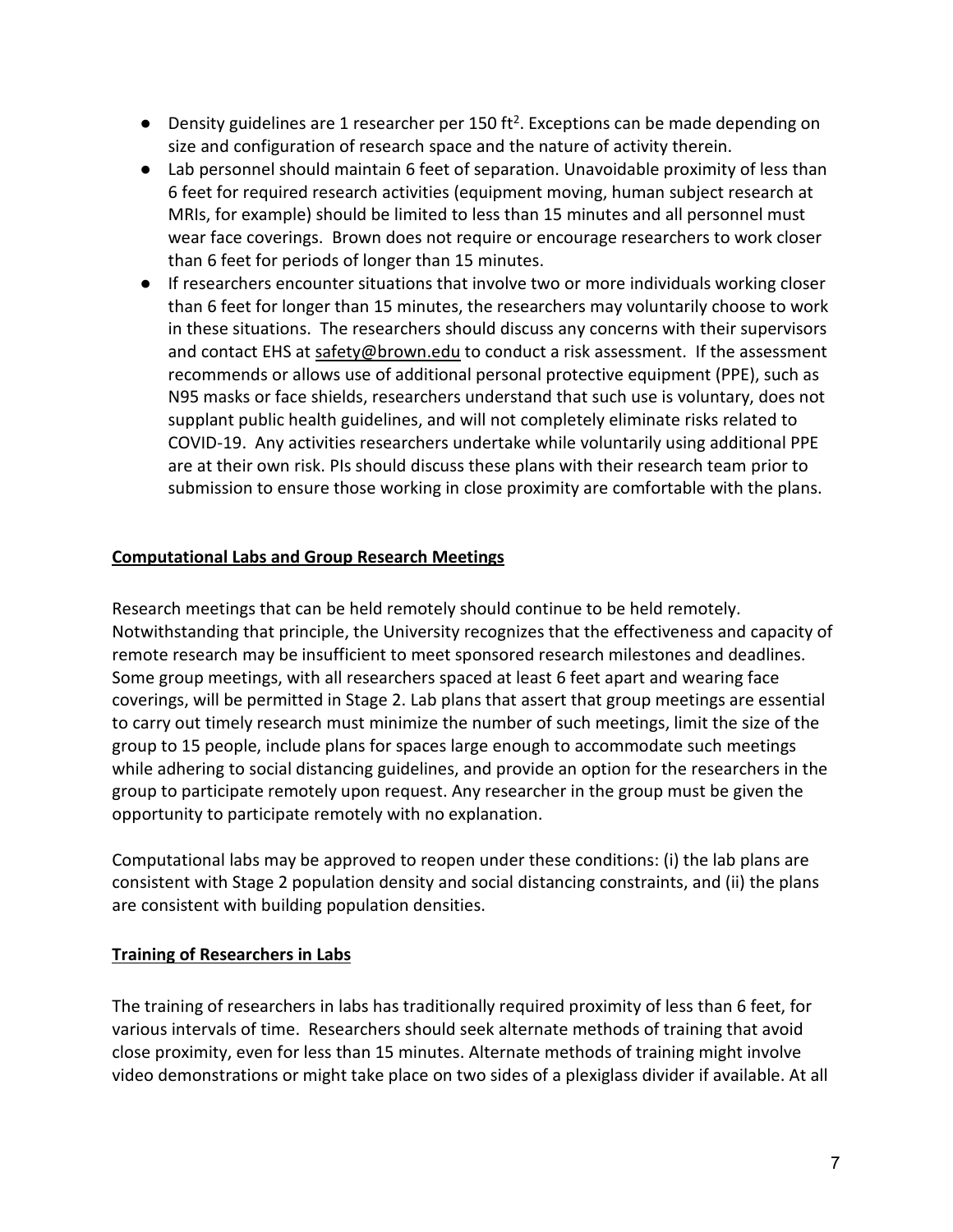times, the Stage 2 guidelines on social distancing/lab density specified above in Section III should be followed. If in-person training for researchers in a lab is unavoidable and required, lab plans must provide information on the training and demonstrate that all lab members involved in the training have agreed on how the training will be conducted and who will be involved.

# **IV. PROCESS TO REQUEST STAGE 2 WORK IN A LAB ALREADY APPROVED IN STAGE 1**

Faculty who have submitted and received approval for lab plans in Stage 1 must update these plans if the research will incorporate Stage 2 parameters, such as additional personnel or increase in number of people working in the lab at the same time. Departments will be responsible for updating the plans in the Google Sheet provided to them.

Faculty should provide updated information on new personnel and lab density changes to their department manager and chair, or in the case of SPH the center director and center administrator, for review and approval. The information entered in the Google sheet by their department will be sent to resuming research@brown.edu for review by the relevant building subcommittee and by Environmental Health and Safety, and then for approval by the Vice President for Research. Faculty will be notified by OVPR when their updates have been approved. Researchers approved to work in labs will be required to sign th[e COVID-19 Workplace](http://brown.edu/go/workplace-safety-policy)  [Safety Policy](http://brown.edu/go/workplace-safety-policy) Acknowledgement Form and complete any required training associated with the Policy before they can return to campus to work.

Please check with resuming research@brown.edu if you have questions about whether your updated plan is eligible for this streamlined review.

# **VI. PROCESS TO REQUEST RESUMING WORK IN A LAB FOR NEW OR PREVIOUSLY UNAPPROVED PLANS**

Faculty should provide a Lab Density Sheet [\(link to template\)](https://docs.google.com/spreadsheets/d/1Wxhsk-cIA6Kc2RDMkSsQpjfMtDeGhvfvzpXFG_22ZmU/edit?usp=sharing) and a Justification narrative to their department manager and chair, for review and approval. Departments will enter this information into the Google sheet and Google folder provided to them by resuming research@brown.edu. It will be reviewed by the relevant building subcommittee and by Environmental Health and Safety, and the Vice President for Research, and then approval by the Provost and Executive Vice President for Finance and Administration. Faculty will be notified by OVPR when their updates have been approved. Researchers approved to work in labs will be required to sign the [COVID-19 Workplace Safety Policy](http://brown.edu/go/workplace-safety-policy) Acknowledgement Form and complete any required training associated with the Policy before they can return to campus to work.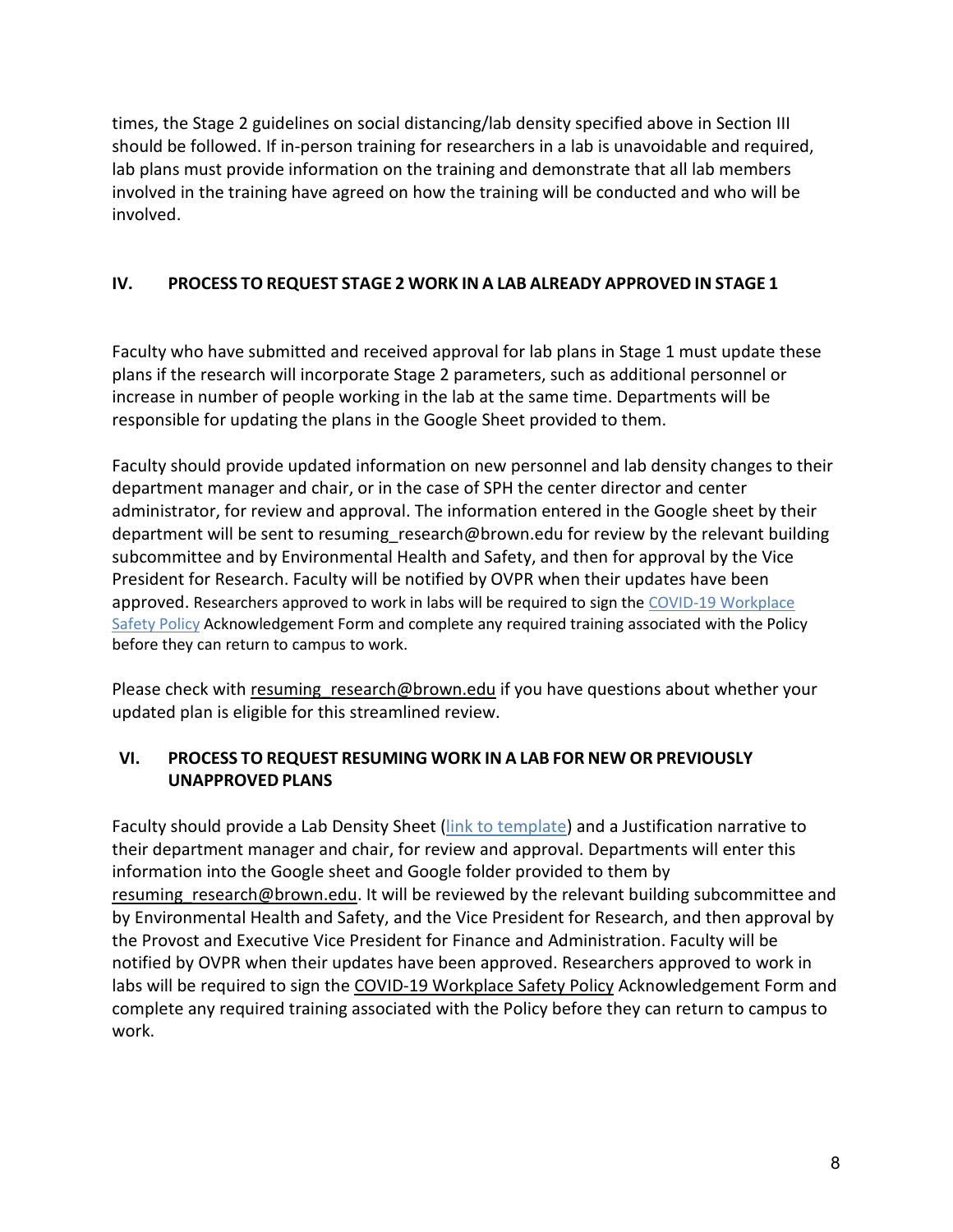The Justification must be a 1-2 page narrative description of the research work to be performed and justification for resuming work. The description and justification must include the following sections. The file must be named DEPARTMENT/CENTER\_PI LAST NAME\_JUSTIFICATION:

- Description of the research to be done.
- Justification for resuming work in the research space
- List of personnel who will work in the research space
- A plan to scale back the work to meet Stage 1 Guidelines if necessary, and if possible.
- Lab Safety Plan
	- Description of the social distancing plan for your research space consistent with the [COVID-19 Workplace Safety Policy.](http://brown.edu/go/workplace-safety-policy) You can find a [checklist](https://www.brown.edu/health-safety/research-ramp-checklist) to help you consider what to include in your lab safety plan on the EHS website.
	- Safety plan for any personnel who will work alone
	- Contact Tracing plan (log, shared google sheet, etc.)
	- All plans submitted to OVPR requesting to resume in-person, on-campus human subjects research activities must include [these minimum](https://www.brown.edu/research/conducting-research-brown/research-compliance-irb-iacuc-coi-export-control/hrpp-irb-home-page#minimumrequirements)  [requirements](https://www.brown.edu/research/conducting-research-brown/research-compliance-irb-iacuc-coi-export-control/hrpp-irb-home-page#minimumrequirements)
- Any additional information related to safety for the research space

EHS and OVPR will maintain copies of all approved research resuming work plans.

# **VII. APPROVAL PROCESS**

When your department's stage 2 plans are ready for review, please notify OVPR via an email to resuming research@brown.edu. Materials will be reviewed by the Research Continuity Committee, and for new submissions the Provost and Executive Vice President for Finance and Administration. Reviews will occur periodically through August and take 3-7 days following the submission deadlines. The deadlines to submit are:

- Noon (12:00 pm) Friday, July 10
- Noon (12:00 pm) Friday, July **24**
- Noon (12:00 pm) Friday, July 31
- Noon (12:00 pm) Friday, August 14

# **VIII. MRF Facility Specific Process**

**Standard requirements for conducting research in the MRF include that all research groups must have IRB (for human subject research) or IACUC (for vertebrate animal research) approval before their studies can commence. Additionally, the MRF's Scientific Advisory Committee reviews all potential research projects, those involving humans, experimental animals, or materials, for safety and feasibility, before a study can commence. Lastly, all**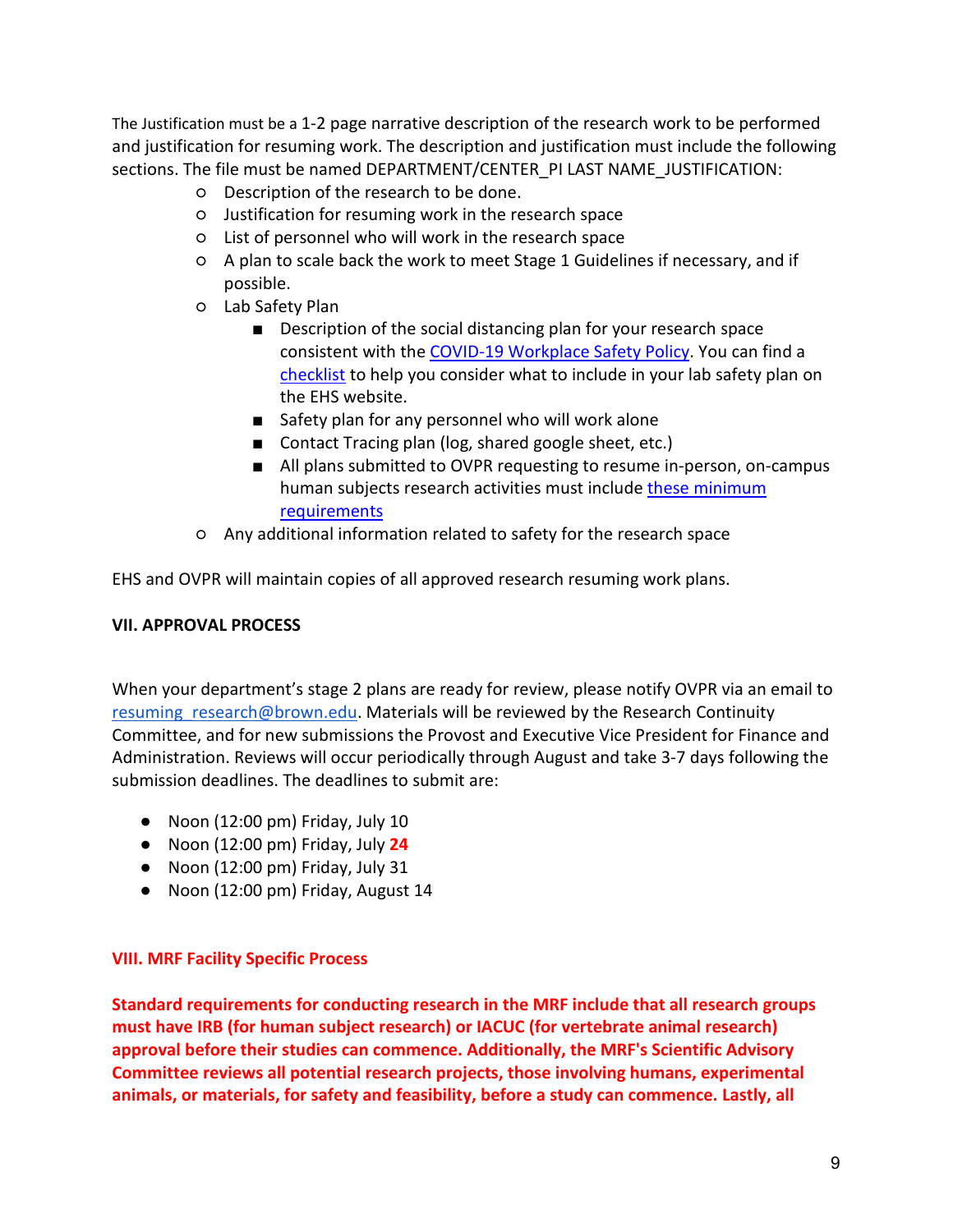**laboratory personnel must have undergone MRI Safety training, with at least one laboratory staff member achieving Level 2 status, before a study can commence.**

**Under Stage 2 of Resuming Research, all requests to resume ongoing use of the MRF must be approved by both OVPR and the MRF. PI's must submit a narrative justification via email to [resuming\\_research@brown.edu](mailto:resuming_research@brown.edu) and to [MRIResearch@brown.edu.](mailto:MRIResearch@brown.edu) Please use the subject line "MRF User Request | PI LAST NAME". Per the [MRF Stage 2 Safety Plan](https://www.brown.edu/carney/mri-covid-19-procedures) and [Brown University](http://www.brown.edu/research/sites/research/files/Stage-2-of-Brown-Resuming-Work-in-Research-Facilities.pdf)  [Stage 2 Resuming Research Guidelines,](http://www.brown.edu/research/sites/research/files/Stage-2-of-Brown-Resuming-Work-in-Research-Facilities.pdf) please include the following information:**

- **1. Description of the research to be done.**
- **2. Justification for resuming work in the MRF.**
- **3. Proposed times (e.g., M-F or weekends) and personnel (names, institution, status, e.g., graduate student, faculty, research assistant, etc.) who will work in the MRF**
- **4. Whether your lab will require MRF staff to operate the scanner or whether your lab has a Level 3 trained operator. Indicate percent MRF vs. lab Level 3 operator.**
- **5. Estimate number of Human Research Participants and the likely frequency of use (per week, per month, etc.). If no humans will participate in your research, indicate whether you'll use experimental animals or materials for imaging, as well as the frequency of use.**
- **6. Indicate in your plan whether you will need to use the Behavioral Testing Room of the MRI Simulator Room, and if yes, indicate the frequency that you intend to use either of these two rooms.**
- **7. Attestation that the PI and research team have read the MRF guidelines and that while using the Brown facilities, they will adhere to the currently approved MRF research plan pertaining to human subjects even if it is more rigorous and constraining than their home plans.**
- 8. **Non-Campus Based Researchers: narrative section verifying that the home, non-Brown institution has a process in place to evaluate whether the proposed resumed research activities conform with current state COVID-19 guidelines.**